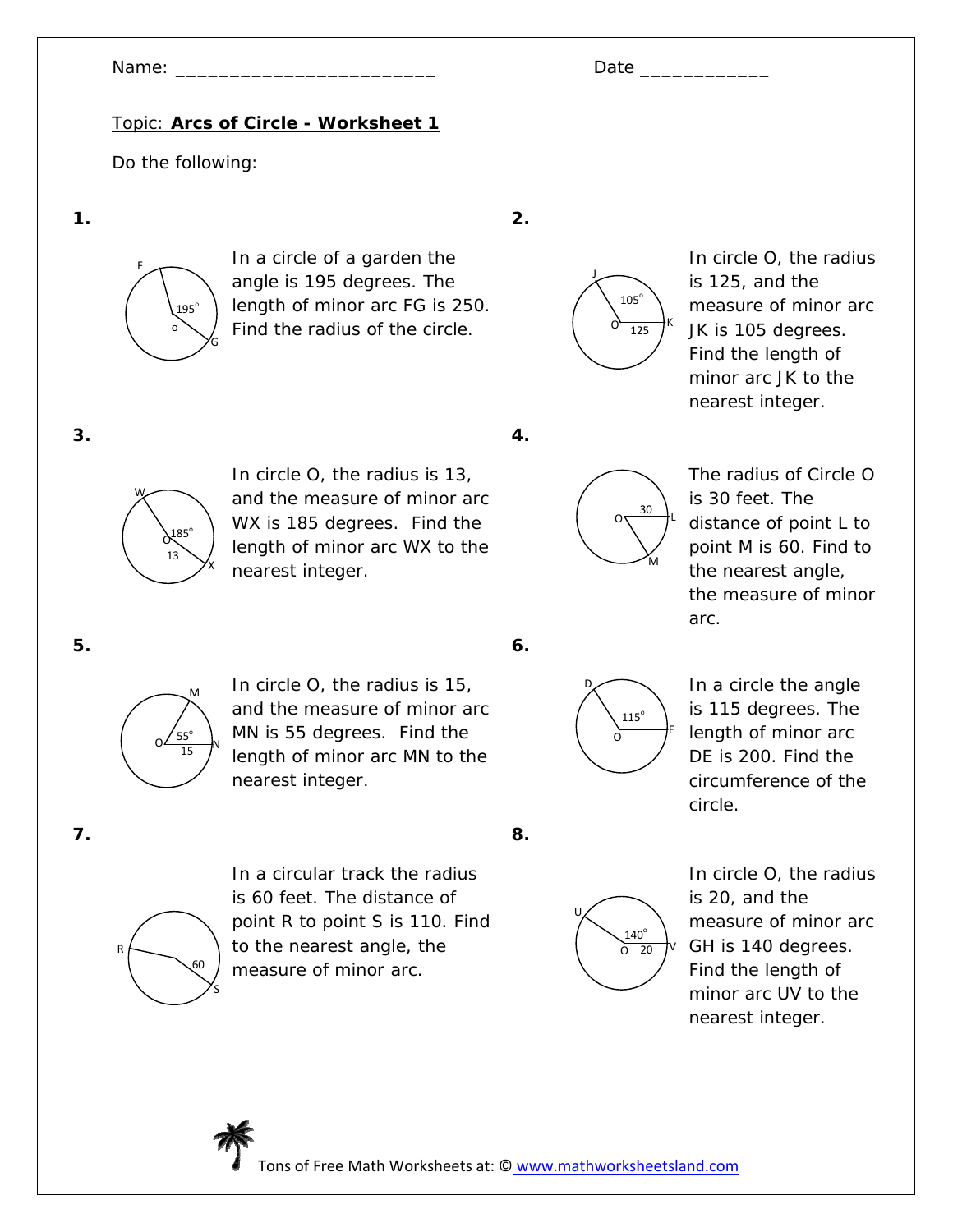## Topic: **Arcs of Circle - Worksheet 2**

Do the following:

**1.** 



In a circle of a garden the angle is 105 degrees. The length of minor arc DE is 150. Find the radius of the circle.



In circle O, the radius is 110, and the measure of minor arc AB is 115 degrees. Find the length of minor arc AB to the nearest integer.

**3.** 



In circle O, the radius is 14, and the measure of minor arc CD is 125 degrees. Find the length of minor arc CD to the nearest integer.



**2.** 



The radius of Circle O is 20 feet. The distance of point S to point T is 40. Find to the nearest angle, the measure of minor arc.

**5.** 



In circle O, the radius is 10, and the measure of minor arc RS is 45 degrees. Find the length of minor arc RS to the nearest integer.

**6.** 

**8.** 



In a circle the angle is 105 degrees. The length of minor arc DE is 120. Find the circumference of the circle.

**7.** 



In a circular track the radius is 40 feet. The distance of point F to point G is 70. Find to the nearest angle, the measure of minor arc.



In circle O, the radius is 50, and the measure of minor arc WX is 140 degrees. Find the length of minor arc WX to the nearest integer.

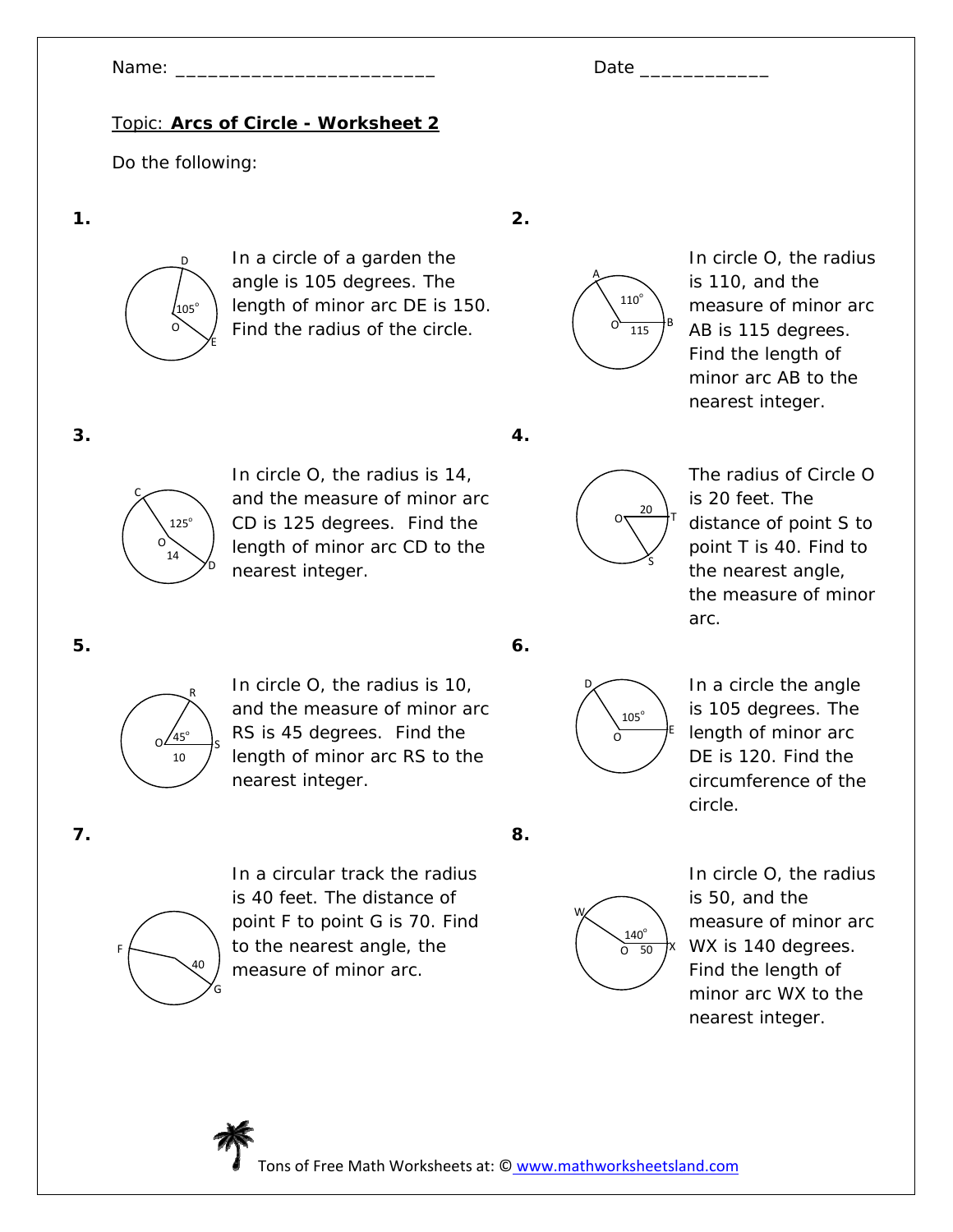## Topic: **Arcs of Circle - Worksheet 3**

Do the following:

**1.** 



In a circle of a garden the angle is 140 degrees. The length of minor arc DE is 160. Find the radius of the circle.



In circle O, the radius is 21, and the measure of minor arc MN is 175 degrees. Find the length of minor arc MN to the nearest integer.

**3.** 



In circle O, the radius is 20, and the measure of minor arc AB is 120 degrees. Find the length of minor arc AB to the nearest integer.



**2.** 



The radius of Circle O is 28 feet. The distance of point S to point T is 34. Find to the nearest angle, the measure of minor arc.

**5.** 



In circle O, the radius is 7, and the measure of minor arc PQ is 60 degrees. Find the  $\int$  length of minor arc PQ to the  $\int$ nearest integer.

**6.** 



In a circle the angle is 120 degrees. The length of minor arc FG is 85. Find the radius of the circle.

**7.** 



In a circular track the radius is 70 feet. The distance of point R to point S is 35. Find to the nearest angle, the measure of minor arc.

**8.** 



In circle O, the radius is 60, and the measure of minor arc YZ is 170 degrees. Find the length of minor arc YZ to the nearest integer.

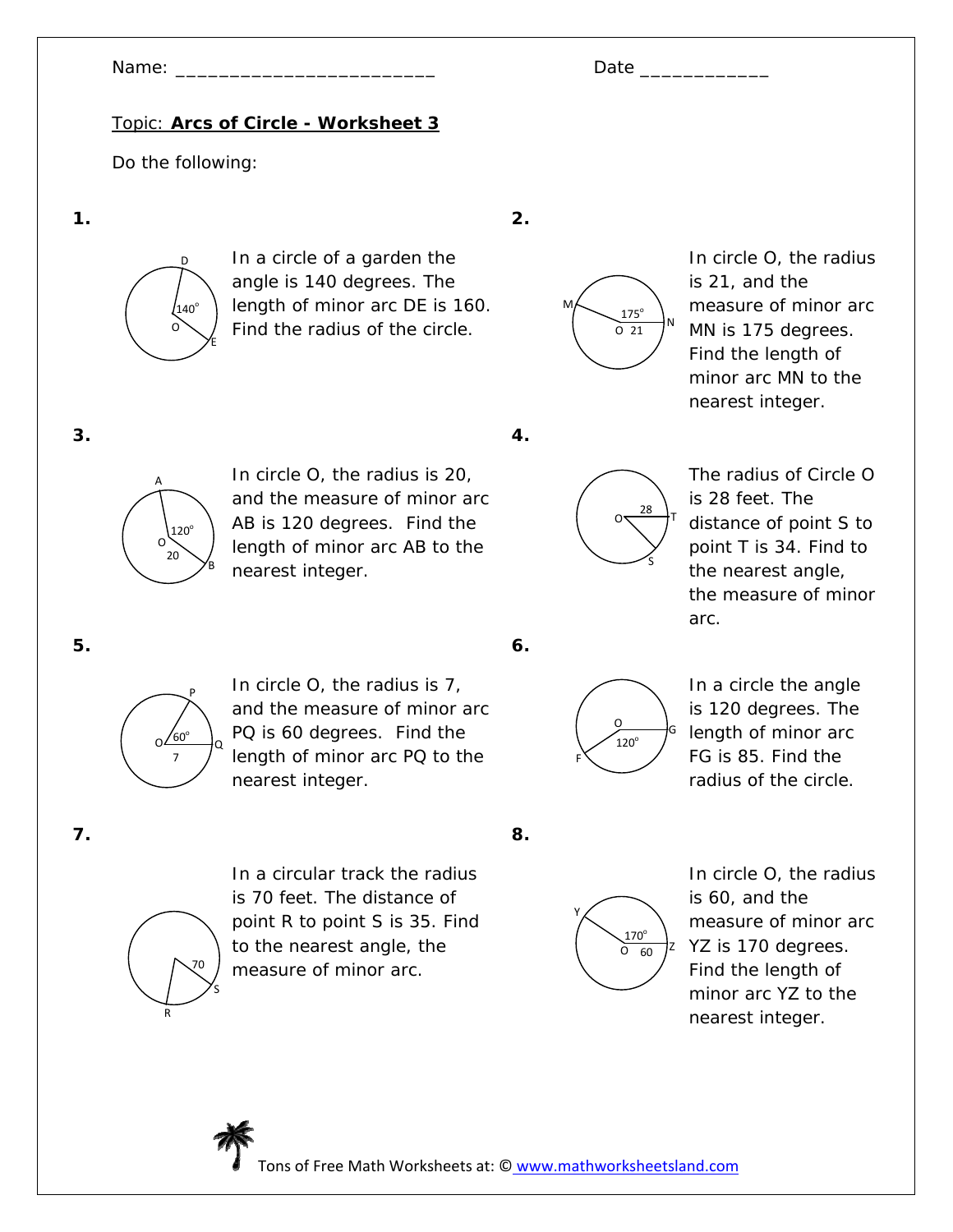# Topic: **Arcs of Circle - Worksheet 4**

Do the following:

**1.** 



In a circle of a garden the angle is 130 degrees. The length of minor arc WX is 145. Find the radius of the circle.





In circle O, the radius is 36, and the measure of minor arc AB is 140 degrees. Find the length of minor arc AB to the nearest integer.

**3.** 



In circle O, the radius is 20, and the measure of minor arc UV is 30 degrees. Find the length of minor arc UV to the nearest integer.





The radius of Circle O is 12 feet. The distance of point H to point G is 16. Find to the nearest angle, the measure of minor arc.

**5.** 



In circle O, the radius is 6, and the measure of minor arc PQ is 10 degrees. Find the  $\frac{1}{2}$  length of minor arc PQ to the state of  $\frac{1}{2}$ nearest integer.



**8.** 



In a circle the angle is 100 degrees. The length of minor arc JK is 25. Find the circumference of the circle.

**7.** 



In a circular track the radius is 15 feet. The distance of point W to point X is 30. Find to the nearest angle, the measure of minor arc.



In circle O, the radius is 40, and the measure of minor arc DE is 110 degrees. Find the length of minor arc DE to the nearest integer.